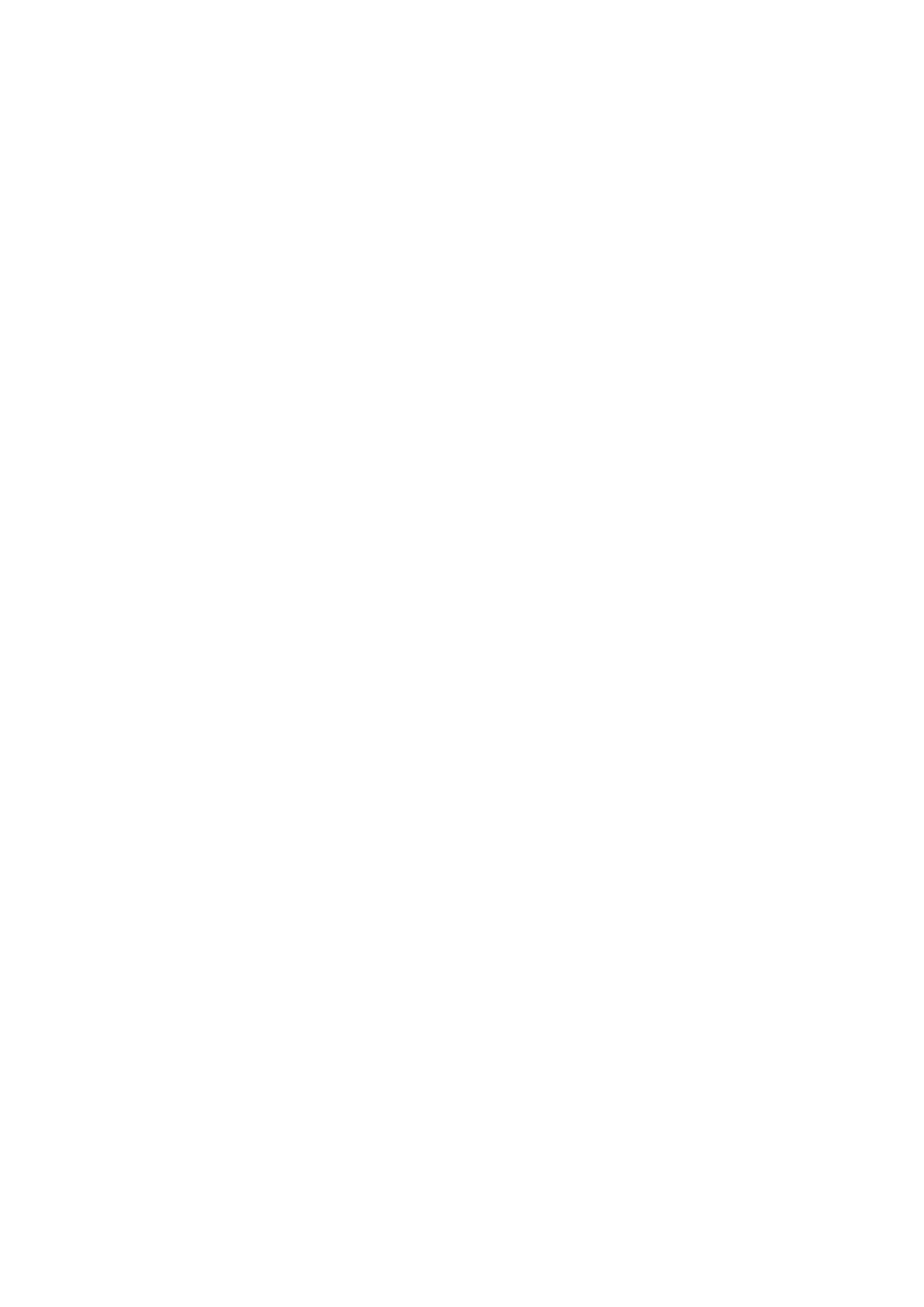# **DRAFT PROVISIONAL AGENDA**

Wednesday 13 January 10 a.m. – 1 p.m.

- **1. Opening of the session**
- **2. Adoption of the Agenda** *(UNESCO/BIE/C.65/1/Prov.)* **and of the Annotated Agenda** *(UNESCO/BIE/C.65/1/Prov. + Add.)*
- **3. Election of the President and of the Steering Committee**

#### Wednesday 13 January 3 p.m. – 6 p.m.

**4. Report on activities and budget 2015** *(UNESCO/BIE/C.65/2)*

#### Thursday 14 January 10 a.m. – 1 p.m.

**5. Proposed programme of activities and budget 2016** *(UNESCO/BIE/C.65/3)*

# Thursday 14 January 3 p.m. – 6 p.m.

**6. Visit to the Exhibition at UNOG celebrating IBE's 90th Anniversary**

# Friday 15 January  $10$  a.m.  $-1$  p.m.

- **7. Dates for the 66 th session of the Council**
- **8. Any other business**
- **9. Adoption of the Decisions of the 65 th session** *(UNESCO/BIE/C.65/Decisions/Prov.)*
- **10. Closing of the 65 th session**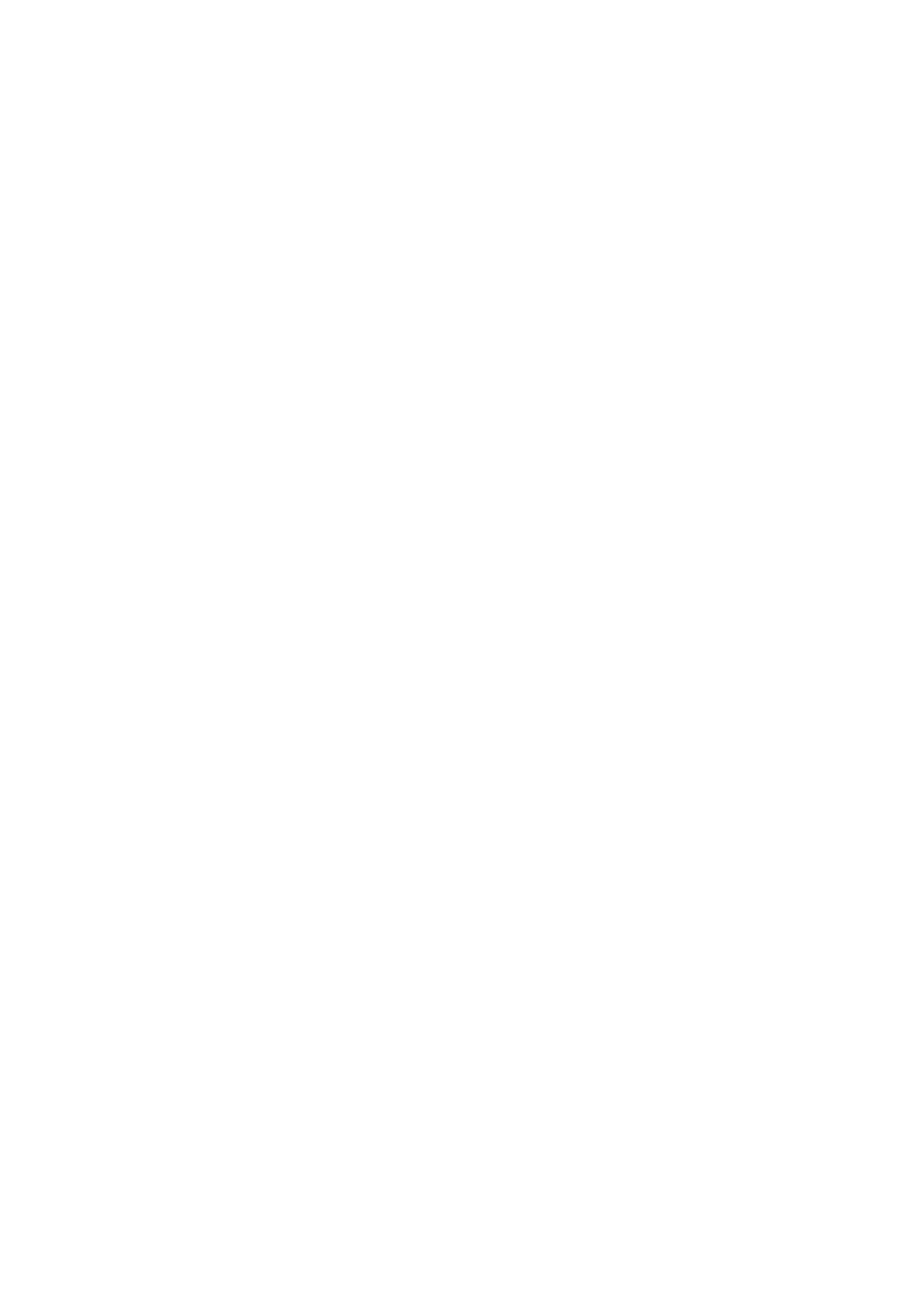#### **PROVISIONAL ANNOTATED AGENDA**

The 65<sup>th</sup> session of the IBE Council will take place at the International Bureau of Education of UNESCO, 15 route des Morillons, 1218 Le Grand-Saconnex, Geneva.

The session will begin on Wednesday 13 January 2016 at 10 a.m. and is scheduled to end on Friday 15 January 2016 at 1 p.m.

The working timetable will be as follows: Wednesday 13 and Thursday 14 January from 10 a.m. to 1 p.m. and from 3 p.m. to 6 p.m.; and Friday 15 January from 10 a.m. to 1 p.m.

#### Wednesday 13 January from 10 a.m. to 1 p.m.

#### **1. Opening of the session**

The session will be opened on Wednesday 13 January at 10 a.m. by H.E. Prof. Godswill Obioma (Nigeria), President of the IBE Council.

# **2. Adoption of the Agenda and of the Annotated Agenda**

*DOCUMENT : UNESCO/BIE/C.65/1/Prov/Rev.+ Add.*

The draft has been prepared jointly by the President of the IBE Council and the IBE Secretariat. In conformity with its Rules of Procedure (Section IV, Rule 4, § 5), "*After the adoption of the agenda, the Council may, in the course of a session, alter the order of the agenda items or add or delete items. A two-thirds majority of the members present and voting shall be required for the addition or deletion of an item in the course of a session*".

#### **Draft decisions in Document:** *UNESCO/BIE/C.65/Decisions/Prov.*

#### **3. Election of the President and the Steering Committee**

Following the election of six new Council Members that took place at the 38th session of the General Conference of UNESCO (see the new composition of the Council, annexed), the Council must choose its new Steering Committee for the 2016–2017 biennium, as well as any subsidiary bodies that it considers useful. In conformity with the Statutes of the IBE (Section II, Article IV, § 5): "The Council shall elect its Steering Committee, comprising a President and five Vice-Presidents, who shall be nationals of the six regional groups." The Steering Committee is elected for a period of two years; its members may be re-elected, but cannot retain their seat for more than four years. During the last biennium, the Steering Committee consisted of representatives of the following Member States:

President: Group Va (Africa) Nigeria; • Vice-presidents: Group I (Western Europe/North America): Switzerland Group II (Central/Eastern Europe): Latvia; Group III (Latin America/Caribbean): Brazil Group IV (Asia/Pacific): Malaysia; Group Vb (Arab States): Bahrain.

**Draft decisions in Document:** *UNESCO/BIE/C.65/Decisions/Prov.*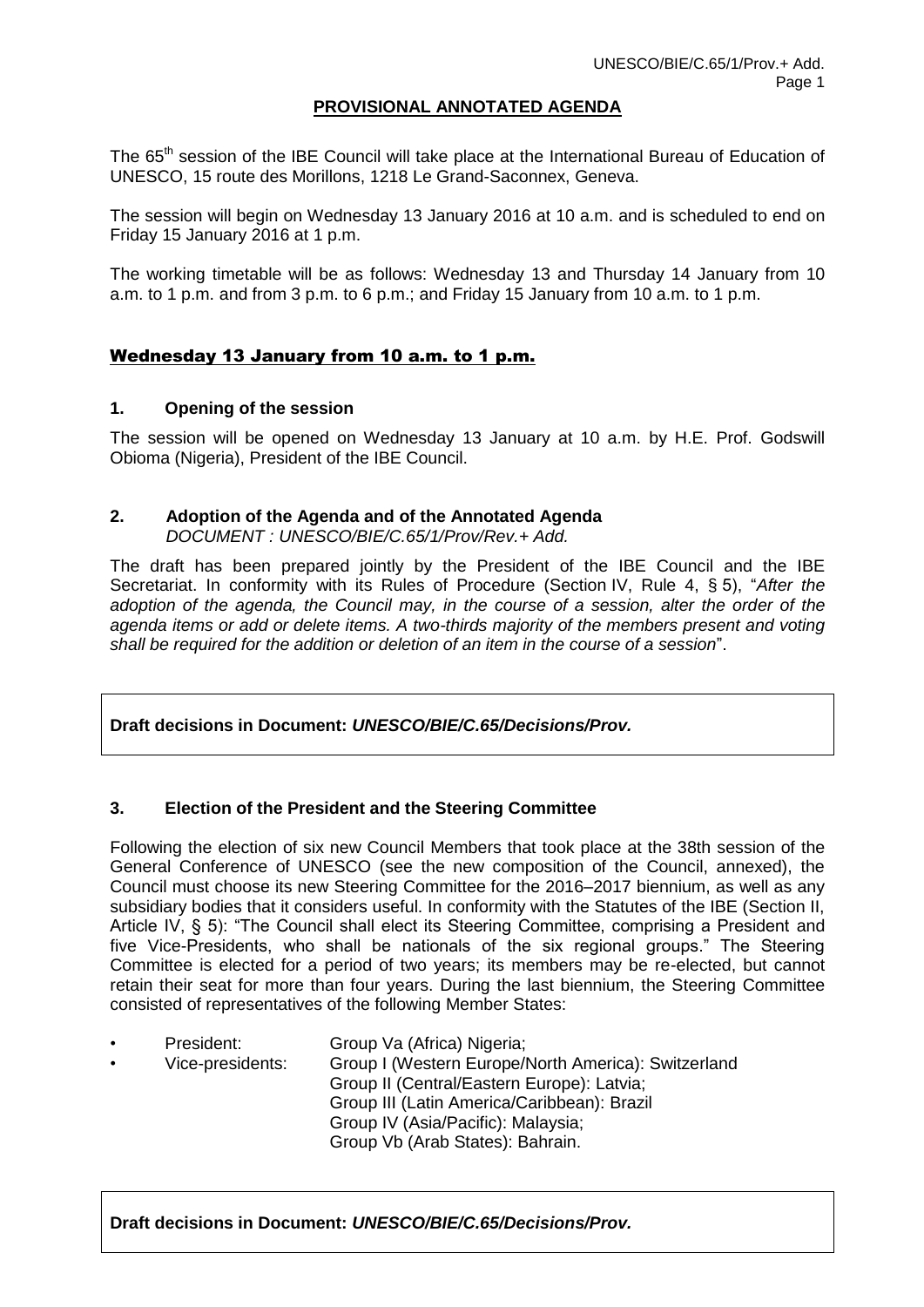#### Wednesday 13 January from 3 p.m. to 6 p.m.

#### **4. Report on activities and budget 2015**

*DOCUMENTS: UNESCO/BIE/C.65/2* Report of the Director and *UNESCO/BIE/65/Inf.2* Pre-Final Accounts 2015*.*

- The Director will present the salient points of the Report on activities in 2015, focusing on the evidence of their impact.
- The Council will discuss the Report of activities held in 2015.
- The Director and/or the Senior Managers will reply to the Council's questions.
- The Council will proceed to approve the Report of activities 2015.
- The Council will take note of the Pre-Final Accounts 2015 and delegate to the Steering Committee the formal approval of the Certified Accounts 2015.
- Some points from the previous Decisions will be discussed (Decisions of the  $64<sup>th</sup>$ session)

**Draft decisions in Document:** *UNESCO/BIE/C.65/Decisions/Prov.*

## Thursday 14 January from 10 a.m. to 1 p.m.

#### **5. Proposed programme of activities and budget 2016** *DOCUMENT: UNESCO/BIE/C.65/3* Report of the Director

- The Director will present the proposed programme of activities and budget for 2016 with an enhanced focus on results and impact as requested by the Steering Committee.
- The Council will discuss the proposed programme for 2016.
- The Director and/or Senior Programme Staff will reply to the Council's questions.
- The Council will proceed to approve the proposed programme of activities for 2016.
- Approval of the Appropriation Resolution for 2016.

**Draft decisions in Document:** *UNESCO/BIE/C.65/Decisions/Prov.*

#### *Lunch*

# Thursday 14 January from 3 p.m. to 6 p.m.

**6. Visit to the Exhibition at UNOG celebrating IBE's 90th Anniversary**